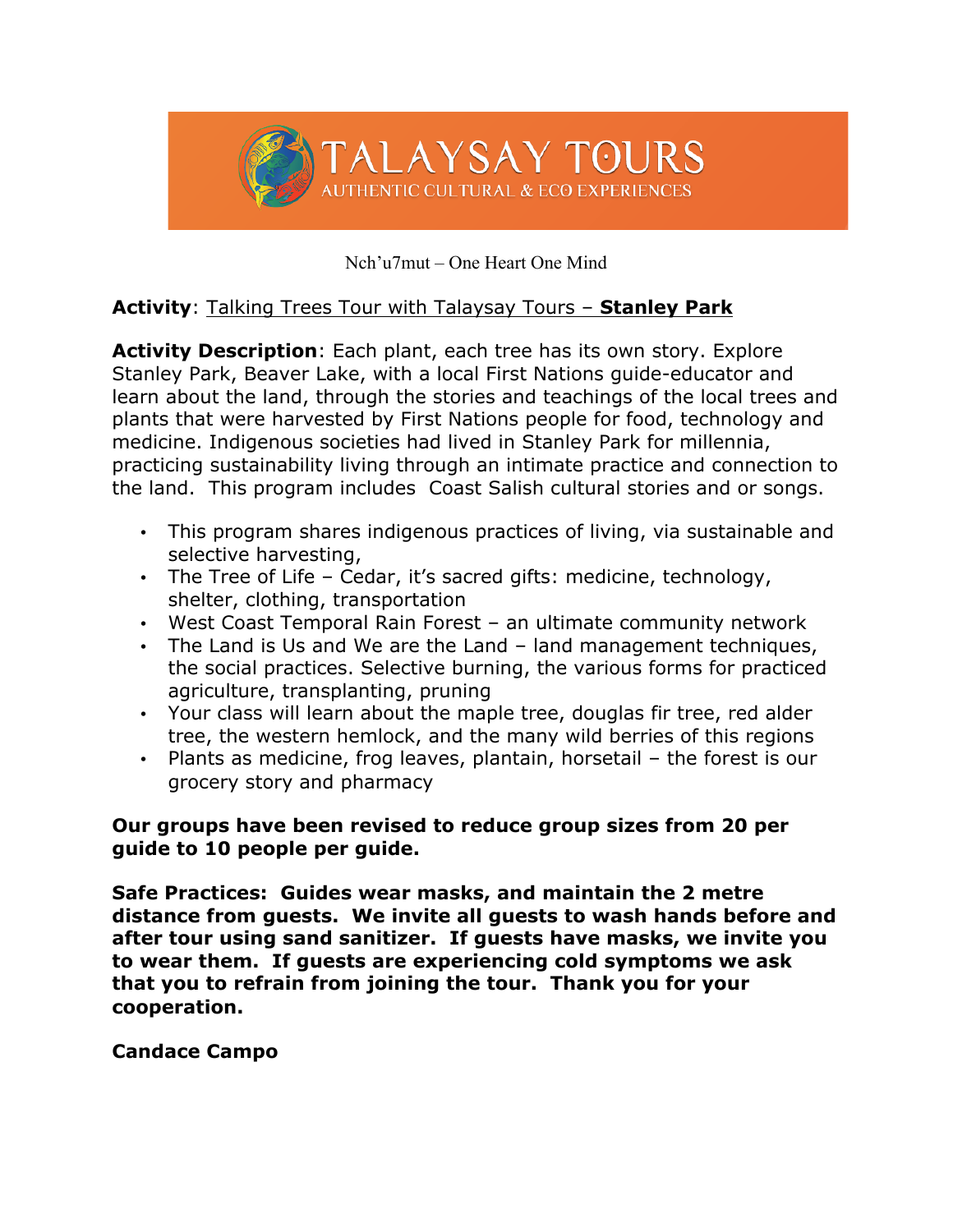**General Meeting Location Address**: Stanley Park, Bus Loop – accessed by Pipelane Road adjacent to the Stanley Park mini train. The tour starts and ends at the same site.

**NEW Guide/Ambassador to Student Ratio** (1-10). We will assign a senior guide – Indigenous ambassador to your class. Trainees or assistant guides can accompany our tours.

**Info Required**: Teachers name(s): **Email(s)**:

# **Teacher Phone Number(s):**

**Start Time**: 9:30 or 10:00 am **End Time**: 11:00 am or 11:30 am. **Duration**: 90 minutes.

Or **Start Time**:1 pm **End Time** 2:30 pm

(Custom times can be arranged when booked well in advance.)

**In planning your land based learning activity with your class,** we invite all teachers to inform us of any curriculum connections you would like to meet in our tour program. Discussion of these curriculum goals require advanced planning.

# **Talaysay Team Bio: A bit about the Team**

# **https://www.talaysay.com/about/**

# **Candace Campo – Educational Bio**

Candace, a trained teacher, is the owner/operator of a First Nations tour company Talaysay Tours, and has worked in a variety of areas in tourism, education, administration and research. Her eclectic work experience includes teaching secondary and elementary students she shashishalhem language, history, art and outdoor education. She has a background in administration, development and implementation of language curriculum, teaching language, First Nations, BC and Canadian history. Her other interests include strategic planning, facilitating corporate retreats and public speaking. Candace for the past 17 years, through her company Talaysay Tours, has designed and taught Indigenous land-based programs, cultural rediscovery and place based learning to public schools and private schools, and indigenous communities throughout the Vancouver and lower mainland.

# **Our school programs rates (based on 20 or more students):**